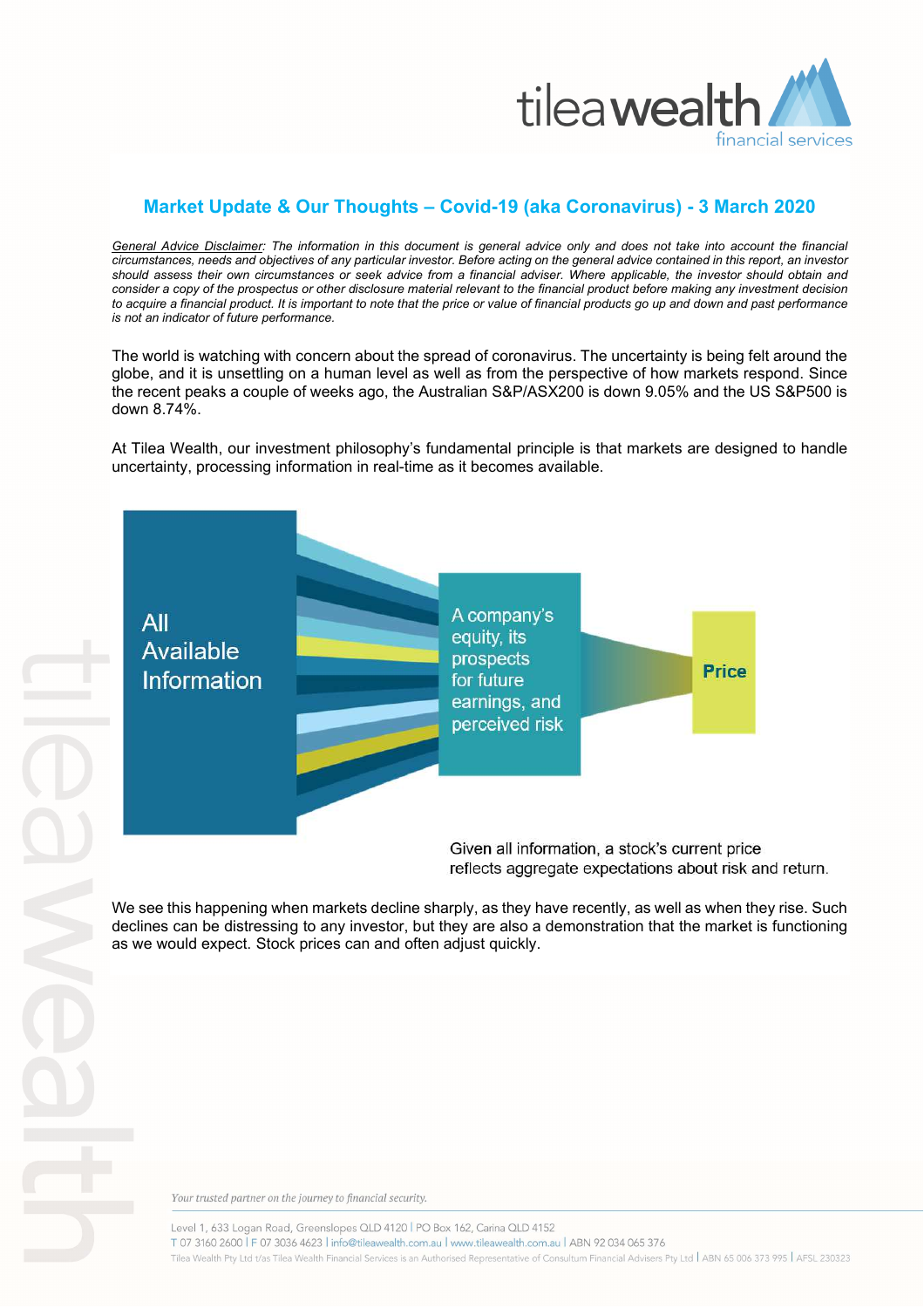

Market declines can occur when investors are forced to reassess expectations for the future. The expansion of the outbreak is causing worry among governments, companies, and individuals about the impact on the global economy. Apple announced earlier this month that it expected revenue to take a hit from problems making and selling products in China<sup>1</sup>. Australia's prime minister has said the virus will likely become a global pandemic<sup>2</sup>, and other officials there warned of a serious blow to the country's economy<sup>3</sup>. Airlines are preparing for the toll it will take on travel<sup>4</sup>. And these are just a few examples of how the impact of the coronavirus is being assessed.

The market is clearly responding to new information as it becomes known, but the market is pricing in unknowns, too. As risk increases during a time of heightened uncertainty, so do the returns investors demand for bearing that risk, which pushes prices lower.

Our investing approach is based on the principle that prices are set to deliver positive future expected returns for holding risky assets.



The Capital Markets Have Rewarded **Long-Term Investors** 

-<br>Australian dollars. Australian inflation rate provided by the Australian Bureau of Statistics. Data provided by Bloomberg Finance L.P. S&PASX data copyright 2019 S&P Dow Jones Indices LLC, a division of S&P Global. All r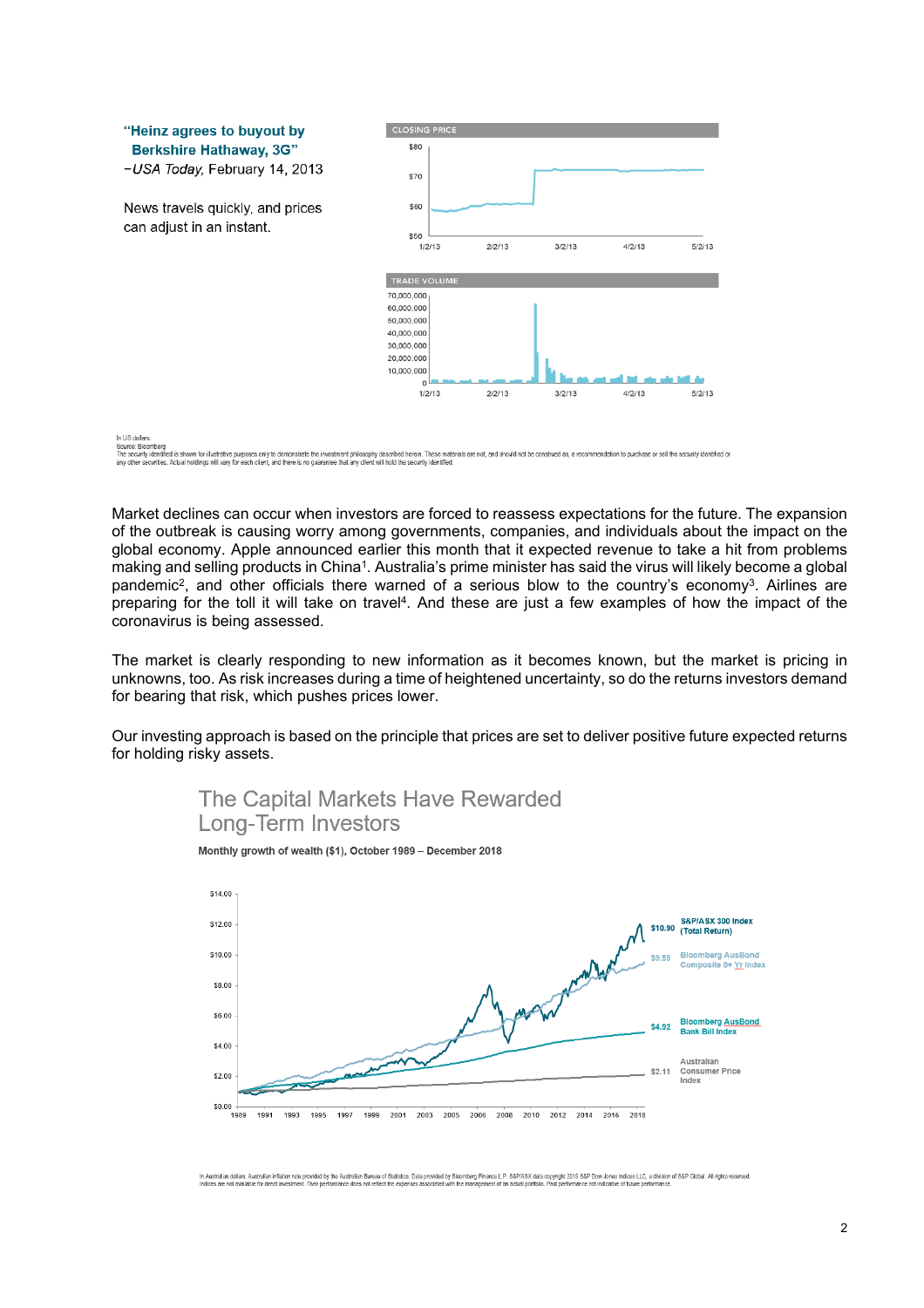## **Markets Have Rewarded Discipline**

Growth of a dollar-MSCI World Index (net dividends), 1970-2018



We can't tell you when things will turn or by how much, but our expectation is that bearing today's risk will be compensated with positive expected returns. That's been a lesson of past health crises, such as the Ebola and swine-flu outbreaks earlier this century, and of market disruptions, such as the global financial crisis of 2008–2009.

Additionally, history has shown no reliable way to identify a market peak or bottom. These beliefs argue against making market moves based on fear or speculation, even as difficult and traumatic events transpire. Reacting due to fear can hurt long term performance.

**In fact, overnight, the US Dow Jones had its best one-day gain in 11 years rising 5.09%. The Australian Market is following and at the time of writing, it is up 1.87% (ASX200).** Perhaps the bottom has been reached already. We will only know with the benefit of hindsight.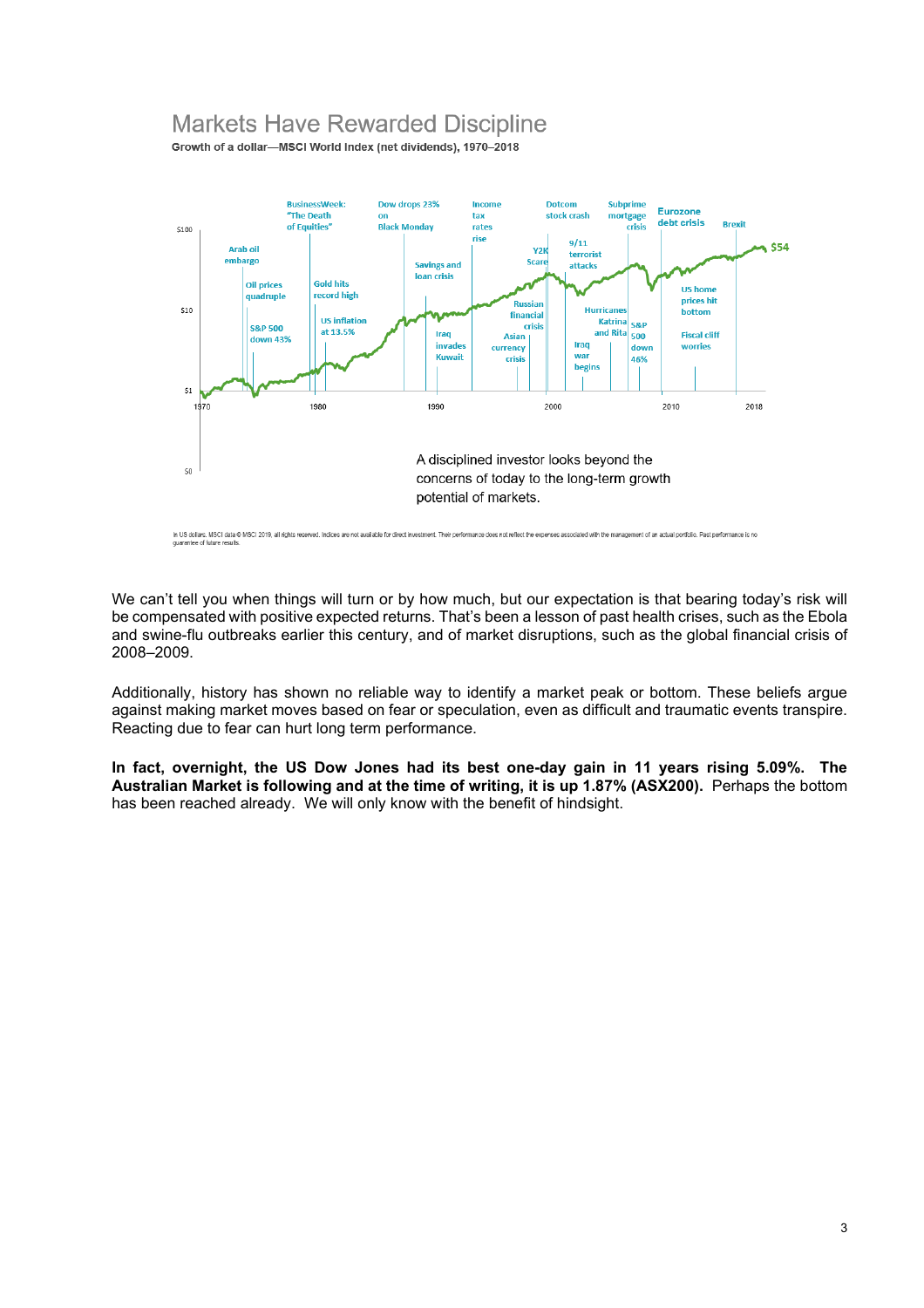## **Reacting Can Hurt Performance**

Performance of the ASX/S&P 300 Index, 2001-2018



In Australian dollars. For illustrative purposes. The missed best day(s) examples assume that the hypothetical portfolio fully divested its holdings at the end of the day before the missed best day(s), held cash for the mi

*Our general advice – focus on what you can control and stay disciplined through market dips and swings.* 

Some of the best investment returns occur after a crisis.

The Market's Response to Crisis Performance of a Normal Balanced Strategy: 60% Stocks, 40% Bonds



*.* 

In AUD.<br>Balanced Strategy: 30% S&P/ASX,300 Index (total retum), 30% MSCI World ex Australia Index (AUD, net div.), 20% Bloomberg AusBond Bank Bill Index and 20% FTSE World Government Bond Index 1-3 Years (hedged to AUD); r